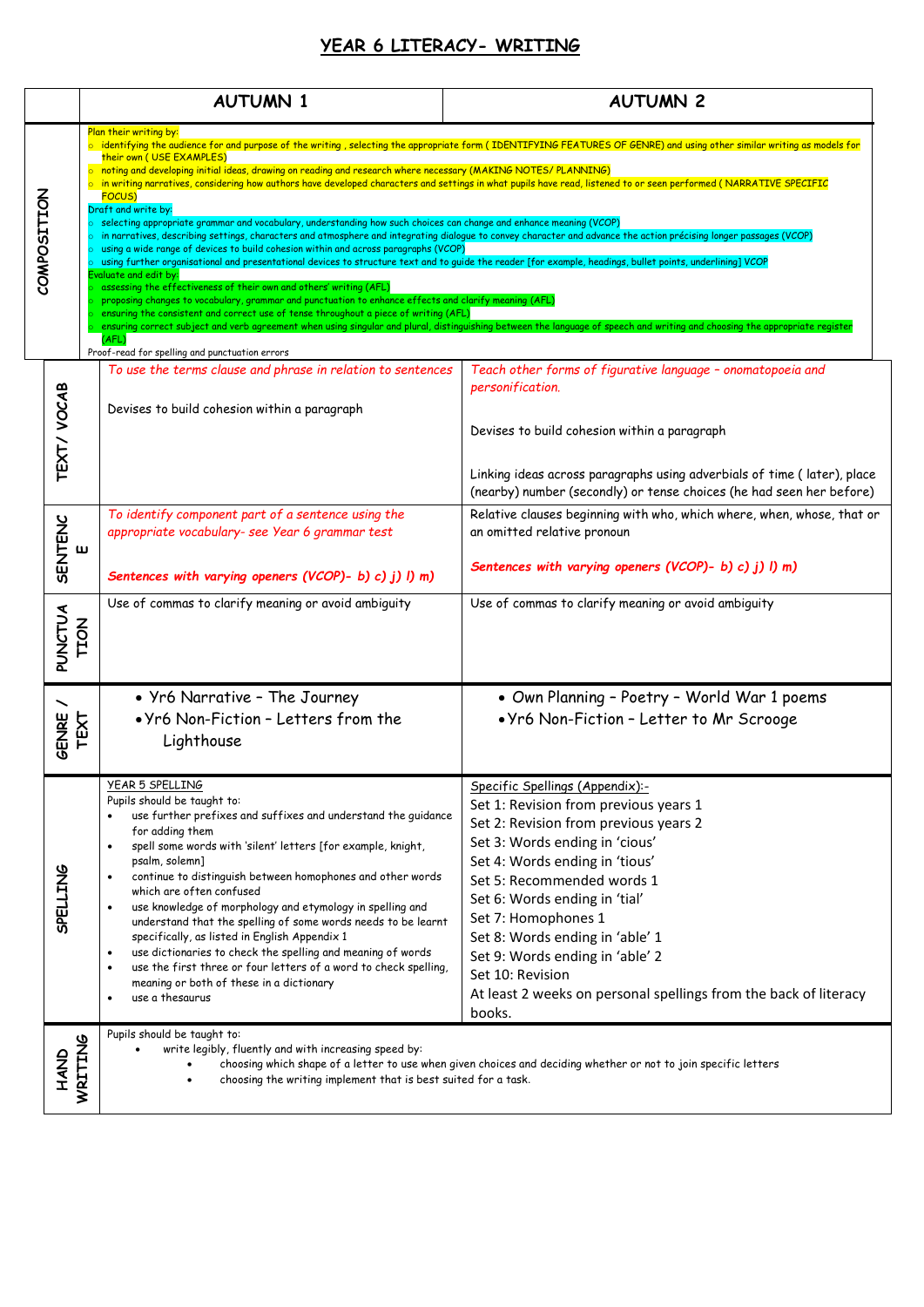## **YEAR 6 LITERACY- WRITING**

|                                | SPRING 1                                                                                                                                                                                                                                                                                                                                                                                                                                                                                                                                                                                                                                                                                                                                                                                                                                                                                                                                                                                                                                                                                                                                                                                                                                                                                                                                                                                                                                                                                                                                                                                                                                                        | SPRING 2                                                                                                                                                                                                                              |  |
|--------------------------------|-----------------------------------------------------------------------------------------------------------------------------------------------------------------------------------------------------------------------------------------------------------------------------------------------------------------------------------------------------------------------------------------------------------------------------------------------------------------------------------------------------------------------------------------------------------------------------------------------------------------------------------------------------------------------------------------------------------------------------------------------------------------------------------------------------------------------------------------------------------------------------------------------------------------------------------------------------------------------------------------------------------------------------------------------------------------------------------------------------------------------------------------------------------------------------------------------------------------------------------------------------------------------------------------------------------------------------------------------------------------------------------------------------------------------------------------------------------------------------------------------------------------------------------------------------------------------------------------------------------------------------------------------------------------|---------------------------------------------------------------------------------------------------------------------------------------------------------------------------------------------------------------------------------------|--|
| COMPOSITION                    | Plan their writing by:<br>$\circ$ identifying the audience for and purpose of the writing, selecting the appropriate form (IDENTIFYING FEATURES OF GENRE) and using other similar writing as models for<br>their own (USE EXAMPLES)<br>o noting and developing initial ideas, drawing on reading and research where necessary (MAKING NOTES/ PLANNING)<br>$\circ$ in writing narratives, considering how authors have developed characters and settings in what pupils have read, listened to or seen performed (NARRATIVE SPECIFIC<br>FOCUS)<br>Draft and write by:<br>selecting appropriate grammar and vocabulary, understanding how such choices can change and enhance meaning (VCOP)<br>in narratives, describing settings, characters and atmosphere and integrating dialogue to convey character and advance the action précising longer passages (VCOP)<br>using a wide range of devices to build cohesion within and across paragraphs (VCOP)<br>using further organisational and presentational devices to structure text and to guide the reader [for example, headings, bullet points, underlining] VCOP<br>Evaluate and edit by:<br>assessing the effectiveness of their own and others' writing (AFL)<br>proposing changes to vocabulary, grammar and punctuation to enhance effects and clarify meaning (AFL)<br>ensuring the consistent and correct use of tense throughout a piece of writing (AFL)<br>ensuring correct subject and verb agreement when using singular and plural, distinguishing between the language of speech and writing and choosing the appropriate register<br>(AFL)<br>Proof-read for spelling and punctuation errors |                                                                                                                                                                                                                                       |  |
| TEXT/<br>VOCAB                 | Linking ideas across paragraphs using adverbials of time (<br>later), place (nearby) number (secondly) or tense choices (he<br>had seen her before)                                                                                                                                                                                                                                                                                                                                                                                                                                                                                                                                                                                                                                                                                                                                                                                                                                                                                                                                                                                                                                                                                                                                                                                                                                                                                                                                                                                                                                                                                                             | Linking ideas across paragraphs using adverbials of time (later),<br>place (nearby) number (secondly) or tense choices (he had seen her<br>before)<br>Teach other forms of figurative language - onomatopoeia and<br>personification. |  |
| <b>SENTENC</b><br>$\mathbf{u}$ | Relative clauses beginning with who, which where, when,<br>whose, that or an omitted relative pronoun                                                                                                                                                                                                                                                                                                                                                                                                                                                                                                                                                                                                                                                                                                                                                                                                                                                                                                                                                                                                                                                                                                                                                                                                                                                                                                                                                                                                                                                                                                                                                           | Relative clauses beginning with who, which where, when, whose, that<br>or an omitted relative pronoun                                                                                                                                 |  |
| PUNCTUA<br><b>TION</b>         | Use of commas to clarify meaning or avoid ambiguity                                                                                                                                                                                                                                                                                                                                                                                                                                                                                                                                                                                                                                                                                                                                                                                                                                                                                                                                                                                                                                                                                                                                                                                                                                                                                                                                                                                                                                                                                                                                                                                                             | Use of commas to clarify meaning or avoid ambiguity                                                                                                                                                                                   |  |
| <b>GENRE</b><br>TEXT           | Yr6 Narrative - Kensuke's Kingdom<br>Yr6 Narrative - Paperman                                                                                                                                                                                                                                                                                                                                                                                                                                                                                                                                                                                                                                                                                                                                                                                                                                                                                                                                                                                                                                                                                                                                                                                                                                                                                                                                                                                                                                                                                                                                                                                                   | Yr6 Narrative - The Graveyard Book<br>SATS prep - own planning                                                                                                                                                                        |  |
| <b>SPELLING</b>                | YEAR 5 SPELLING<br>Pupils should be taught to:<br>use further prefixes and suffixes and understand the guidance<br>for adding them<br>spell some words with 'silent' letters [for example, knight, psalm,<br>solemn]<br>continue to distinguish between homophones and other words<br>which are often confused<br>use knowledge of morphology and etymology in spelling and<br>understand that the spelling of some words needs to be learnt<br>specifically, as listed in English Appendix 1<br>use dictionaries to check the spelling and meaning of words<br>$\bullet$<br>use the first three or four letters of a word to check spelling,<br>meaning or both of these in a dictionary<br>use a thesaurus                                                                                                                                                                                                                                                                                                                                                                                                                                                                                                                                                                                                                                                                                                                                                                                                                                                                                                                                                    | Specific Spellings (Appendix):-                                                                                                                                                                                                       |  |
| WRITING<br><b>AND</b>          | Pupils should be taught to:<br>write legibly, fluently and with increasing speed by:<br>choosing which shape of a letter to use when given choices and deciding whether or not to join specific letters<br>choosing the writing implement that is best suited for a task.                                                                                                                                                                                                                                                                                                                                                                                                                                                                                                                                                                                                                                                                                                                                                                                                                                                                                                                                                                                                                                                                                                                                                                                                                                                                                                                                                                                       |                                                                                                                                                                                                                                       |  |